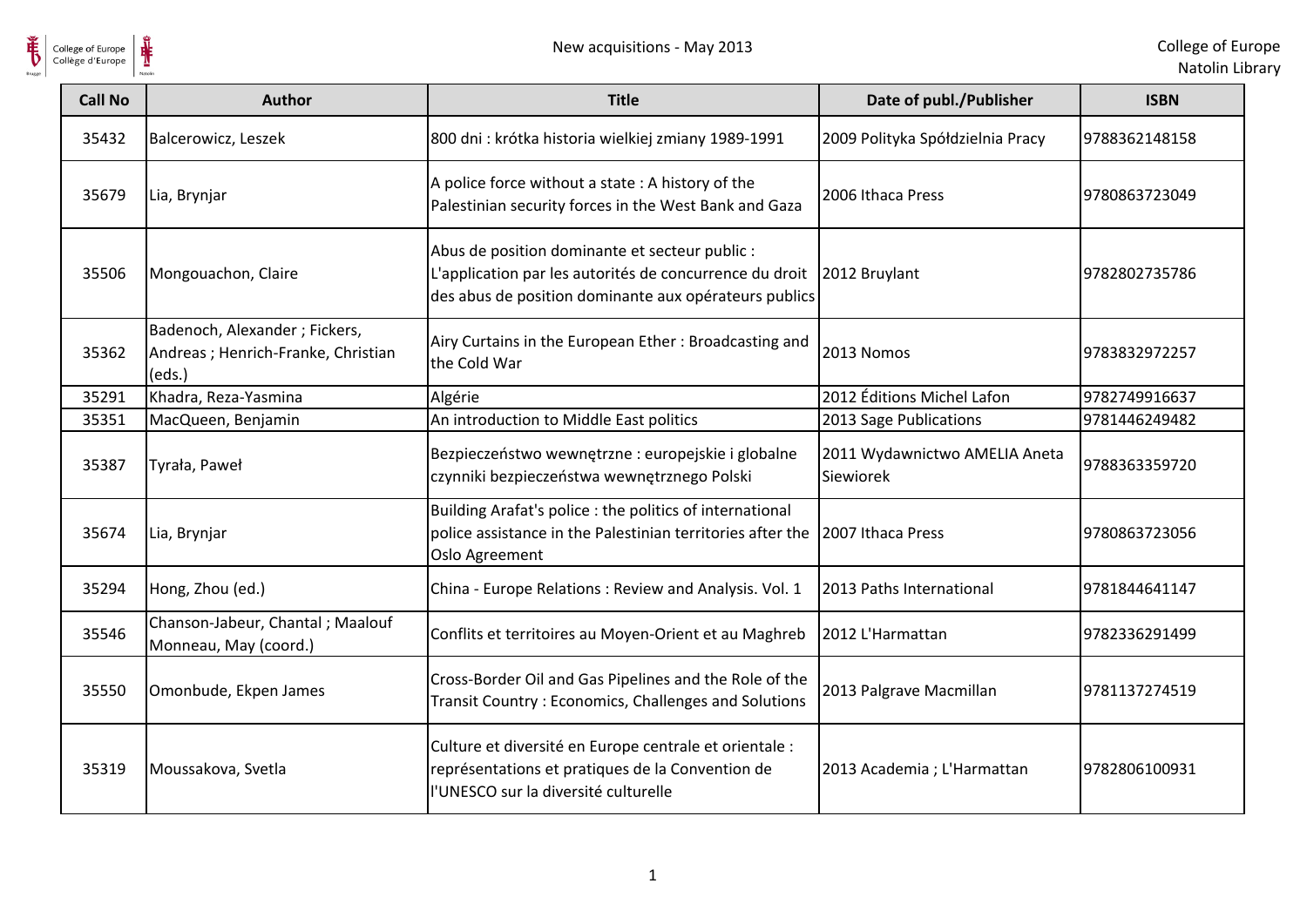

| <b>Call No</b> | <b>Author</b>                                                      | <b>Title</b>                                                                                                                                               | Date of publ./Publisher                  | <b>ISBN</b>   |
|----------------|--------------------------------------------------------------------|------------------------------------------------------------------------------------------------------------------------------------------------------------|------------------------------------------|---------------|
| 35573          | Stearns, Jason K.                                                  | Dancing in the Glory of Monsters : The Collapse of the<br>Congo and the Great War of Africa                                                                | 2012 Public Affairs                      | 9781610391078 |
| 35478          | Bianchi, Daniele                                                   | De Comitatibus : L'origine et le rôle de la comitologie<br>dans la Politique Agricole Commune ou La chaîne de<br>transmission du droit agricole de l'Union | 2012 L'Harmattan                         | 9782296992849 |
| 35472          | France. Commission nationale<br>consultative des droits de l'homme | De la France libre aux droits de l'homme : l'héritage de<br>René Cassin                                                                                    | 2009 La Documentation française          | 9782110074980 |
| 35545          | Prou, Michel                                                       | De la guerre civile en Libye au printemps islamique<br>arabe : Où l'odeur du jasmin se mêle à celle de la<br>poudre                                        | 2012 L'Harmattan                         | 9782336006581 |
| 35158          | Sadiki, Larbi; Wimmen, Heiko; Al-<br>Zubaidi, Layla (eds.)         | Democratic transition in the Middle East: Unmaking<br>power                                                                                                | 2013 Routledge                           | 9780415505680 |
| 35366          | Bieber, Roland; Epiney, Astrid; Haag,<br>Marcel                    | Die Europäische Union : Europarecht und Politik                                                                                                            | 2013 Nomos                               | 9783832974657 |
| 35645          | Leuffen, Dirk; Rittberger, Berthold;<br>Schimmelfennig, Frank      | Differentiated Integration: Explaining Variation in the<br><b>European Union</b>                                                                           | 2013 Palgrave Macmillan                  | 9780230246447 |
| 35544          | Viollet, Christian                                                 | Dix jours à Alger : carnets d'un Printemps manqué,<br>février 2011                                                                                         | 2012 L'Harmattan                         | 9782336002965 |
| 35433          | Kołodko, Grzegorz W.                                               | Dokąd zmierza świat: ekonomia polityczna przyszłości                                                                                                       | 2013 Prószyński Media                    | 9788378394693 |
| 35511          | Taton, Xavier (coord.)                                             | Droit de l'énergie, droit de l'environnement et droit de<br>l'urbanisme                                                                                    | 2012 Bruylant                            | 9782802736820 |
| 35512          | Bodart, Serge (coord.)                                             | Droit des étrangers                                                                                                                                        | 2012 Bruylant                            | 9782802736837 |
| 35495          | Pertek, Jacques                                                    | Droit des institutions de l'Union européenne                                                                                                               | 2013 Presses Universitaires de<br>France | 9782130607663 |
| 35525          | Clément, Marc                                                      | Droit européen de l'environnement                                                                                                                          | 2012 Larcier                             | 9782804454081 |
| 35520          | Maitrot de la Motte, Alexandre                                     | Droit fiscal de l'Union européenne                                                                                                                         | 2012 Bruylant                            | 9782802738183 |
| 35518          | Mauro, Cristina ; Ruggieri, Francesca<br>(dir.)                    | Droit pénal, langue et Union européenne : Réflexions<br>autour du procès pénal                                                                             | 2012 Bruylant                            | 9782802737926 |
| 35576          | Beevor, Antony                                                     | Druga wojna światowa                                                                                                                                       | 2013 Znak                                | 9788324021611 |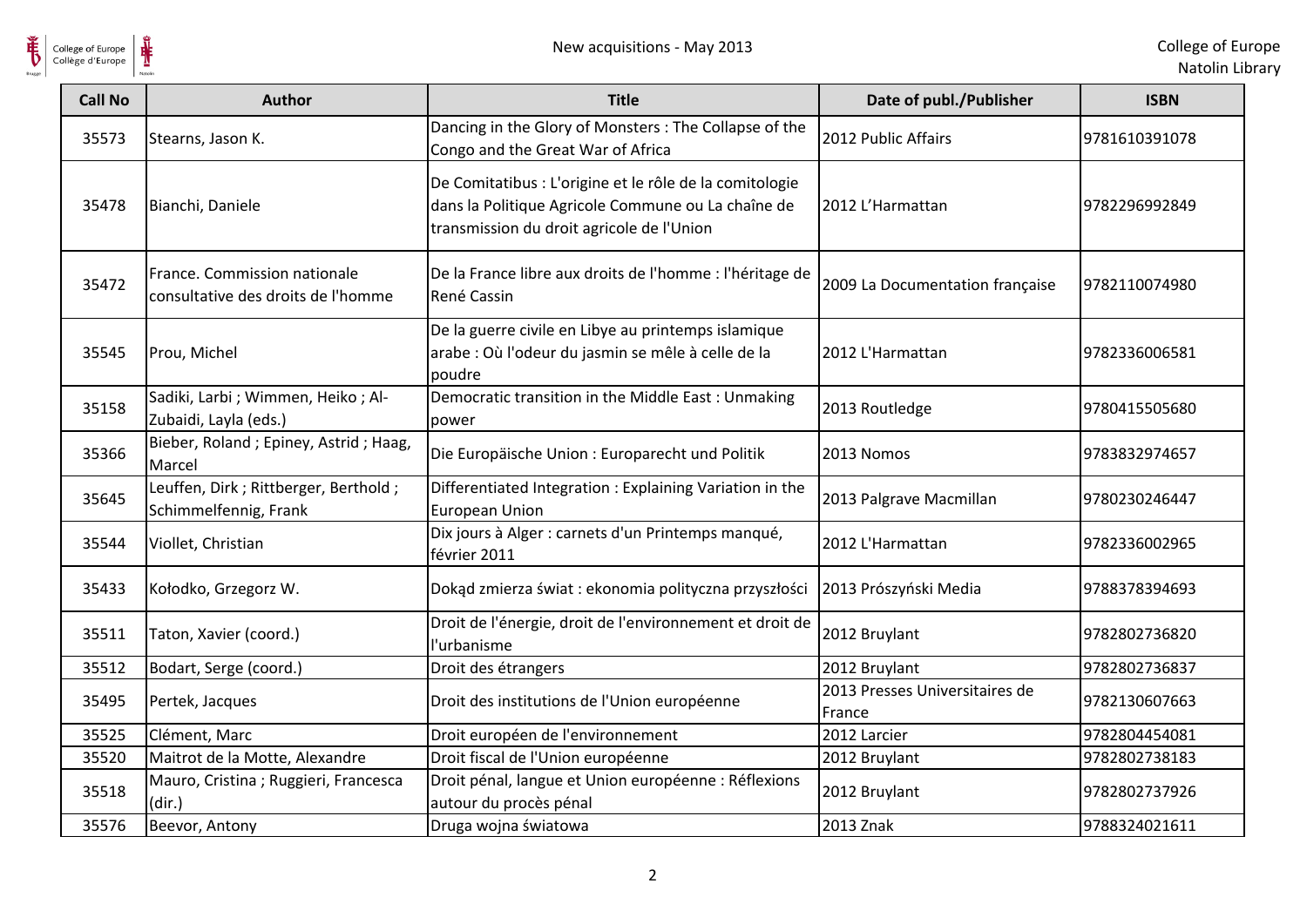

 $\frac{1}{\frac{1}{\sqrt{2}}}\sum_{\text{National}}$ College of Europe

| <b>Call No</b> | <b>Author</b>                                                           | <b>Title</b>                                                                                              | Date of publ./Publisher                                                                | <b>ISBN</b>                    |
|----------------|-------------------------------------------------------------------------|-----------------------------------------------------------------------------------------------------------|----------------------------------------------------------------------------------------|--------------------------------|
| 35389          | Żurawski, Przemysław Piotr                                              | Duch pyszny poprzedza upadek: rozważania o naturze<br>procesu rozpadu unii                                | 2012 Ośrodek Myśli Politycznej                                                         | 9788362628278                  |
| 35390          | Laska, Artur; Sadowski, Sławomir;<br>Golinowski, Janusz (red.)          | Dwadzieścia lat po : stan i perspektywy polskiej<br>demokracji                                            | 2011 Wydawnictwo Uniwersytetu<br>Kazimierza Wielkiego                                  | 9788370968205                  |
| 35391          | Klukowski, Bogdan                                                       | E-booki w kraju i na świecie: poradnik                                                                    | 2012 Wydawnictwo Stowarzyszenia<br><b>Bibliotekarzy Polskich</b>                       | 9788361464518                  |
| 35689          | Elkhafif, Mahmoud A. T. Taghdisi-Rad,<br>Sahar. Elagraa, Mutasim (eds.) | Economic and trade policies in the Arab world :<br>employment, poverty reduction and integration          | 2012 Routledge                                                                         | 9780415519458                  |
| 35364          | Schirrmacher, Frank                                                     | Ego: Das Spiel des Lebens                                                                                 | 2013 Karl Blessing Verlag                                                              | 9783896674272                  |
| 35392          | Tkaczyński, Jan Wiktor ; Świstak, Marek                                 | Encyklopedia polityki regionalnej i funduszy<br>europejskich                                              | 2013 Wydawnictwo C. H. Beck                                                            | 9788325545314                  |
| 35367          | Bücker, Nicola                                                          | Europe bottom-up : How Eastern Germans and Poles<br>frame the European Union                              | 2011 Nomos                                                                             | 9783848700127                  |
| 35675          | Coppieters, Bruno  [et al.]                                             | Europeanization and conflict resolution : Case studies<br>from the European periphery                     | 2004 Academia Press                                                                    | 9038206488                     |
| 35431          | Mazurek, Kamil Łukasz                                                   | Europejska Agencja Obrony: działalność i perspektywy                                                      | 2012 Wydział Dziennikarstwa i<br>Nauk Politycznych UW                                  | 9788363183271                  |
| 35385          | Fiszer, Józef (red.)                                                    | Europejska Polityka Sąsiedztwa Unii Europejskiej:<br>geneza, doświadczenia, perspektywy                   | 2012 Instytut Studiów Politycznych<br>Polskiej Akademii Nauk: Dom<br>Wydawniczy Elipsa | 9788360580936<br>9788371519239 |
| 35434          | Marszałek-Kawa, Joanna; Pająk,<br>Kazimierz (red.)                      | Europejska przestrzeń gospodarcza szansą dla rozwoju<br>regionalizmu w Polsce : wybrane aspekty           | 2013 Wydawnictwo Adam<br>Marszałek                                                     | 9788377804889                  |
| 35504          | Gura, Radovan; Rouet, Gilles (dir.)                                     | Expressions culturelles et identités européennes =<br><b>Cultural Expressions and European Identities</b> | 2012 Bruylant                                                                          | 9782802735632                  |
| 35813          | Fadda, Sebastiano; Tridico, Pasquale<br>(ed.)                           | Financial crisis, labour markets, and institutions                                                        | 2013 Routledge                                                                         | 9780415538602                  |
| 35489          | Gondolo della Riva Masera, Maria                                        | Frédéric Chopin : aperçus biographiques                                                                   | 2010 Editions Michel de Maule                                                          | 9782876232570                  |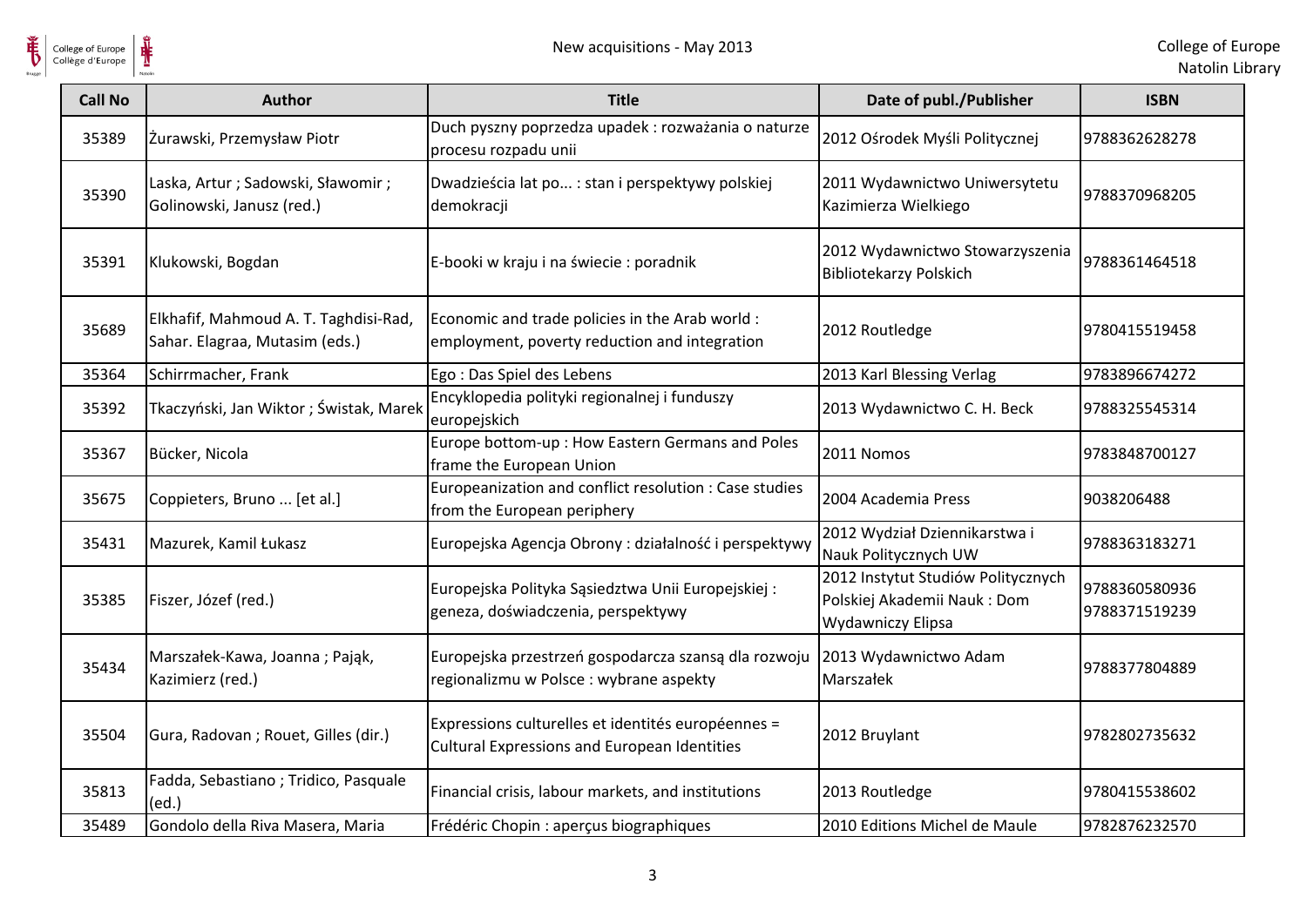

| College of Europe<br>Collège d'Europe | ⋕                                                                      | New acquisitions - May 2013                                                                         |                                                                              | College of Eur<br>Natolin Lib |
|---------------------------------------|------------------------------------------------------------------------|-----------------------------------------------------------------------------------------------------|------------------------------------------------------------------------------|-------------------------------|
| <b>Call No</b>                        | <b>Author</b>                                                          | <b>Title</b>                                                                                        | Date of publ./Publisher                                                      | <b>ISBN</b>                   |
| 35360                                 | Cheterian. Vicken (ed.)                                                | From Perestroika to Rainbow Revolutions: Reform<br>and Revolution after Socialism                   | 2013 Hurst & Company Publishers                                              | 9781849041447                 |
| 35394                                 | Sikorski, Rafał                                                        | Funkcjonowanie zasobów patentowych w prawie<br>konkurencji Unii Europejskiej                        | 2013 Wydawnictwo C. H. Beck                                                  | 9788325546212                 |
| 35798                                 | Streeck, Wolfgang                                                      | Gekaufte Zeit : Die vertagte Krise des demokratischen<br>Kapitalismus                               | 2013 Suhrkamp Verlag                                                         | 9783518585924                 |
| 35463                                 | Jagas, Józef                                                           | Globalny kryzys zarządzania                                                                         | 2013 Wydawnictwo Ekonomia                                                    | 9788393049295                 |
| 35386                                 | Szkop, Ewa                                                             | Gospodarka w relacjach Unia Europejska - Federacja<br>Rosyjska                                      | 2012 Wydział Dziennikarstwa i<br>Nauk Politycznych Uniwersytet<br>Warszawski | 9788363183288                 |
| 35375                                 | Adamczewski, Przemysław                                                | Górski Karabach w polityce niepodległego<br>Azerbejdżanu                                            | 2012 Wydawnictwo Akademickie<br><b>DIALOG</b>                                | 9788363778095                 |
| 35368                                 | Verspohl, Ines                                                         | Health care reforms in Europe : convergence towards<br>a market model?                              | 2012 Nomos                                                                   | 9783832970710                 |
| 35348                                 | Castellan, Georges; Vidan, Gabrijela;<br>Bernard, Antonia              | Histoire de la Croatie et de la Slovénie : les Slaves du<br>Sud-Ouest                               | 2011 Armeline                                                                | 9782910878351                 |
| 35436                                 | Sylwestrzak, Andrzej                                                   | Historia doktryn politycznych i prawnych                                                            | 2013 LexisNexis Polska                                                       | 9788378068440                 |
| 35485                                 | Dartiguenave, Jean-Yves ; Moreau,<br>Christophe ; Savina, Maïté (dir.) | Identités et participation sociale des jeunes en Europe<br>et en Méditerranée                       | 2013 L'Harmattan                                                             | 9782336008486                 |
| 35610                                 | Evans, Richard J.                                                      | In Defence of History                                                                               | 2000 Granta Books                                                            | 9781862073951                 |
| 35449                                 | Czarny, Ryszard Michał; Spryszak,<br>Kamil (red.)                      | Integracja europejska i stosunki międzynarodowe:<br>księga jubileuszowa Profesora Jerzego Jaskierni | 2012 Wydawnictwo Adam<br>Marszałek                                           | 9788377804681                 |
| 35369                                 | Puntscher Riekmann, Sonja; Somek,<br>Alexander; Wydra, Doris (eds.)    | Is there a European Common Good?                                                                    | 2013 Nomos                                                                   | 9783832979768                 |
| 35159                                 | Adler, Emanuel (ed.)                                                   | Israel in the World : Legitimacy and Exceptionalism                                                 | 2013 Routledge                                                               | 9780415630993                 |
| 35855                                 | Mikołejko, Zbigniew; Kowalska, Dorota                                  | Jak błądzić skutecznie: prof. Zbigniew Mikołejko w<br>rozmowie z Dorotą Kowalską.                   | 2013 Agora ; Wydawnictwo Iskry                                               | 9788326812354                 |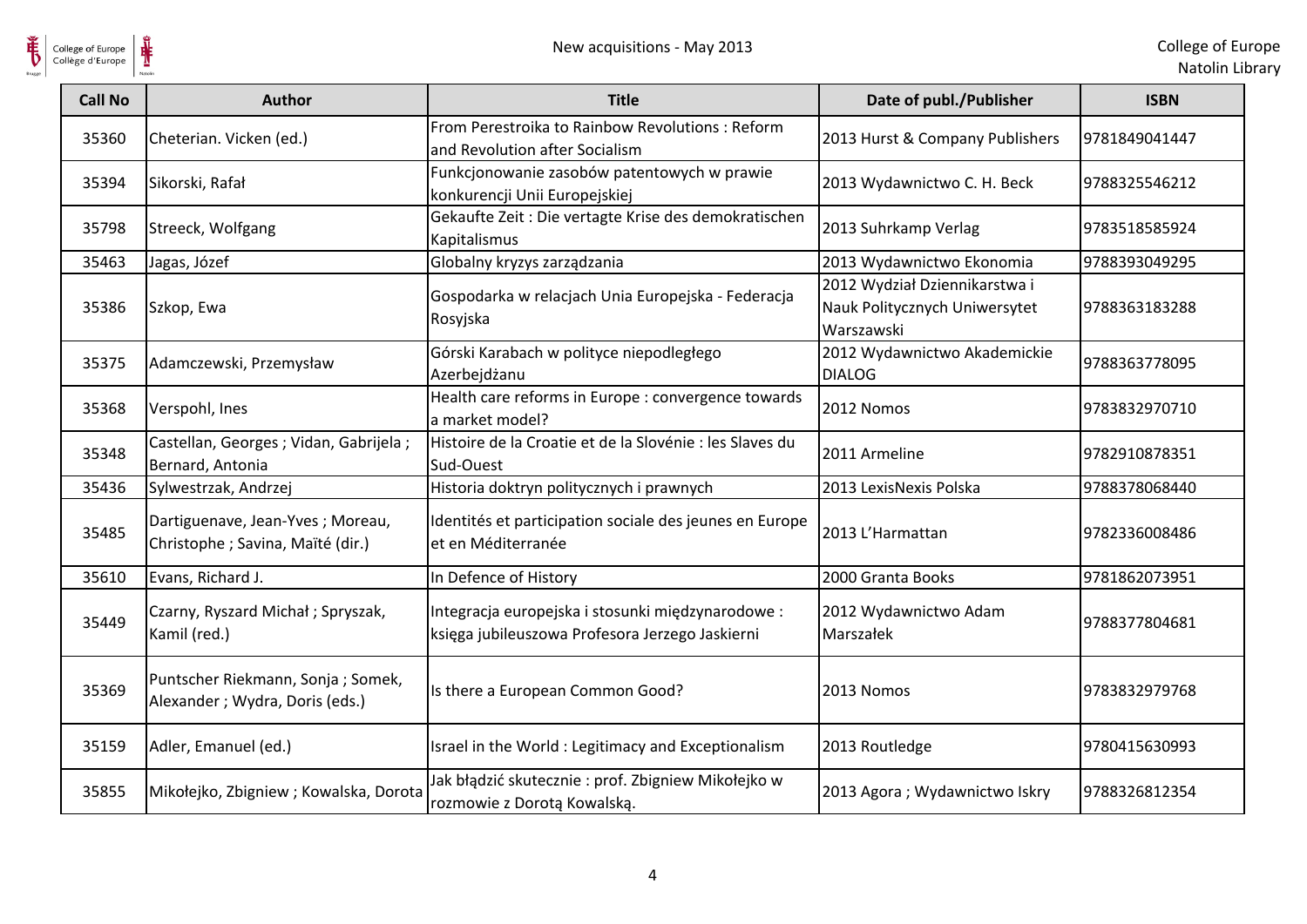

| <b>Call No</b> | <b>Author</b>                                                     | <b>Title</b>                                                                                                                            | Date of publ./Publisher                                         | <b>ISBN</b>   |
|----------------|-------------------------------------------------------------------|-----------------------------------------------------------------------------------------------------------------------------------------|-----------------------------------------------------------------|---------------|
| 35395          | Nowak-Far, Artur (red.)                                           | Jednolitość i spójność prawa : perspektywa Unii<br>Europejskiej i Federacji Rosyjskiej                                                  | 2013 Szkoła Główna Handlowa w<br>Warszawie - Oficyna Wydawnicza | 9788373787476 |
| 35437          | Małachowski, Witold                                               | Kapitalizm współczesnych Niemiec                                                                                                        | 2013 CeDeWu.Pl                                                  | 9788375564969 |
| 35396          | Bachmann, Klaus; Decko, Katarzyna;<br>Rusek, Agata                | Kiedy związane ręce zapewniają przewagę : siła<br>przetargowa Unii Europejskiej w negocjacjach<br>międzynarodowych                      | 2013 Wydawnictwo Naukowe<br>Scholar                             | 9788373836075 |
| 35397          | Kuś, Artur                                                        | Kompetencje wyłączne Unii Europejskiej w zakresie<br>wspólnej polityki handlowej i unii celnej                                          | 2012 Wydawnictwo KUL                                            | 9788377025406 |
| 35398          | Kowal, Paweł                                                      | Koniec systemu władzy: polityka ekipy gen. Wojciecha<br>Jaruzelskiego w latach 1986-1989                                                | 2012 Instytut Studiów Politycznych<br><b>PAN</b>                | 9788374362818 |
| 35589          | Zielińska-Głębocka, Anna;<br>Gawlikowska-Hueckel, Krystyna (red.) | Konkurencyjność międzynarodowa i regionalna<br>państw Grupy Wyszehradzkiej: Polski, Węgier, Czech i<br>Słowacji                         | 2013 Wydawnictwo Uniwersytetu<br>Gdańskiego                     | 9788378650485 |
| 35438          | Szacki, Jerzy                                                     | Kontrrewolucyjne paradoksy: wizje świata francuskich<br>antagonistów Wielkiej Rewolucji 1789-1815                                       | 2012 Wydawnictwo Naukowe PWN<br>SA.: Wydawnictwo IFiS PAN       | 9788376830551 |
| 35376          | Burgoński, Piotr (red.)                                           | Kościół - islam - świeckie państwo w Europie                                                                                            | 2012 Wydawnictwo Adam<br>Marszałek                              | 9788377802212 |
| 35439          | Kasińska-Metryka, Agnieszka;<br>Wiszniowski, Robert (red.)        | Kryzys marketingu politycznego: XXV lat Wydziału<br>Nauk Społecznych UWr, XX lat Wydziału Zarządzania i<br>Administracji UJK w Kielcach | 2013 Wydawnictwo Adam<br>Marszałek                              | 9788377806302 |
| 35399          | Kloczkowski, Jacek; Krutílek, Ondřej;<br>Wołek, Artur (red.)      | Kryzys Unii Europejskiej: Polska i czeska perspektywa                                                                                   | 2012 Ośrodek Myśli Politycznej                                  | 9788362628469 |
| 35400          | Dmochowski, Artur (opr.); Szewczak,<br>Janusz et al.              | Kulisy kryzysu : O przyszłości Polski i Europy z<br>niezależnymi ekspertami rozmawia Artur Dmochowski                                   | 2013 Wydawnictwo Słowa i Myśli                                  | 9788363566005 |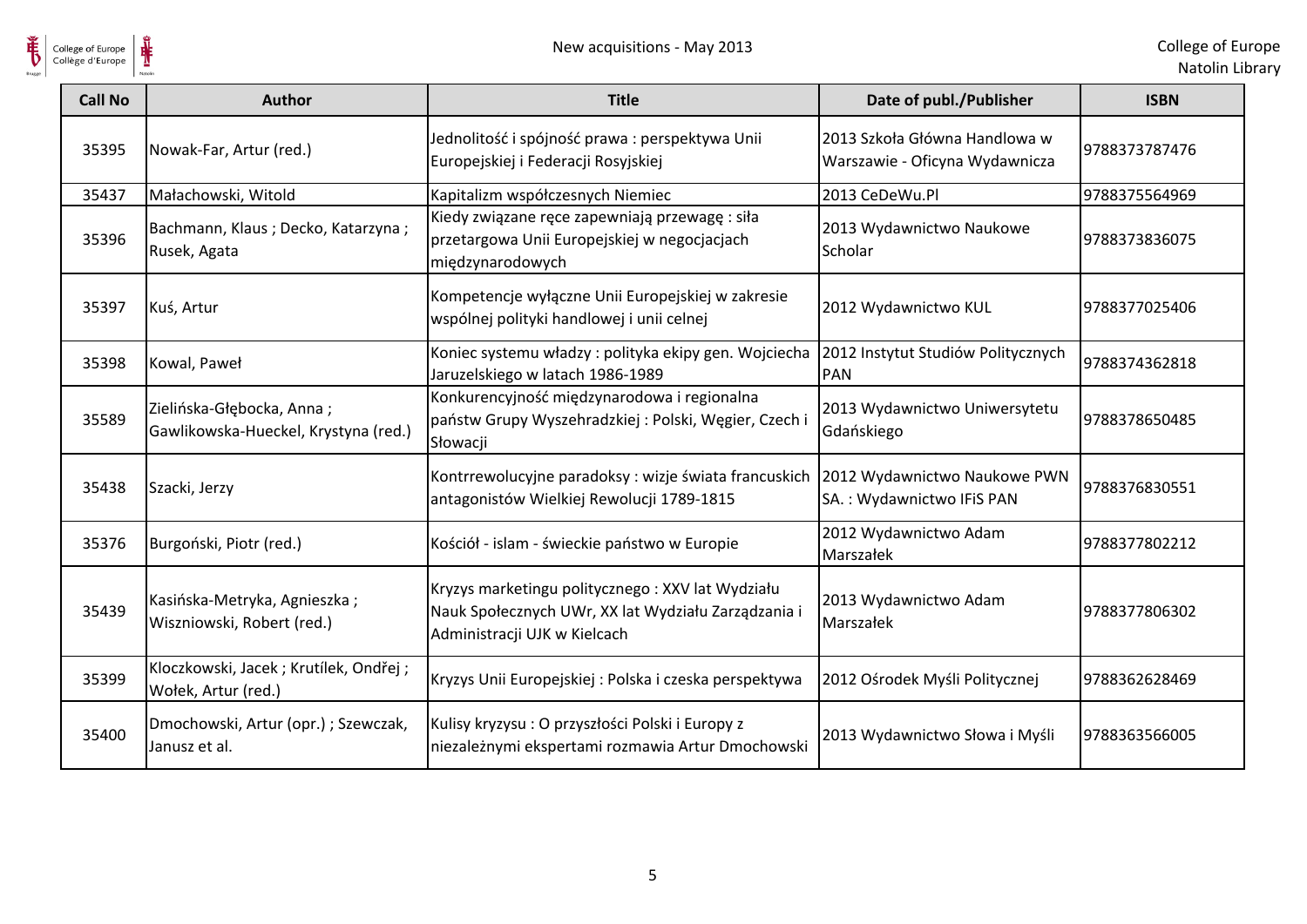

| <b>Call No</b> | <b>Author</b>                                  | <b>Title</b>                                                                                                                                | Date of publ./Publisher                           | <b>ISBN</b>   |
|----------------|------------------------------------------------|---------------------------------------------------------------------------------------------------------------------------------------------|---------------------------------------------------|---------------|
| 35499          | Potvin-Solis, Laurence (dir.)                  | La conciliation des droits et libertés dans les ordres<br>juridiques européens : Dixièmes journées d'études du<br>Pôle européen Jean Monnet | 2012 Bruylant                                     | 9782802735267 |
| 35492          | Demesmay, Claire; Marchetti,<br>Andreas (dir.) | La France et l'Allemagne face aux crises européennes                                                                                        | 2010 Presses Universitaires de<br><b>Bordeaux</b> | 9782867816277 |
| 35509          | Souvignet, Xavier                              | La prééminence du droit dans le droit de la<br>Convention européenne des droits de l'homme                                                  | 2012 Bruylant                                     | 9782802736011 |
| 35523          | Materne, Tristan                               | La procédure en manquement d'État : Guide à la<br>lumière de la jurisprudence de la Cour de justice de<br>l'Union européenne                | 2012 Larcier                                      | 9782804451653 |
| 35401          | Piekutowska, Agnieszka                         | Labour immigration in the European Union                                                                                                    | 2012 Oficyna Wydawnicza ASPRA                     | 9788375453928 |
| 35329          | Saint-Paul, Gérard                             | L'agenouillement au ghetto                                                                                                                  | 2012 Editions Michel de Maule                     | 9782876234734 |
| 35501          | Biad, Abdelwahab ; Tavernier, Paul<br>(dir.)   | Le droit international humanitaire face aux défis du<br>XXIe siècle                                                                         | 2012 Bruylant                                     | 9782802735564 |
| 35471          | Apenszlak, Jacob (dir.)                        | Le livre noir des juifs de Pologne                                                                                                          | 2013 Calmann-Lévy                                 | 9782702143247 |
| 35526          | Auvret-Finck, Josiane (dir.)                   | Le Parlement européen après l'entrée en vigueur du<br>traité de Lisbonne                                                                    | 2013 Larcier                                      | 9782804457709 |
| 35540          | Nkunzumwami, Emmanuel                          | Le partenariat Europe-Afrique dans la mondialisation                                                                                        | 2012 L'Harmattan                                  | 9782296998209 |
| 35531          | Ibriga, Luc Marius (dir.)                      | Le partenariat Europe-Afrique et les intégrations<br>régionales                                                                             | 2012 Bruylant                                     | 9782802737742 |
| 35498          | Cazet, Safia                                   | Le recours en carence en droit de l'Union européenne                                                                                        | 2012 Bruylant                                     | 9782802730439 |
| 35514          | Fabries-Lecea, Eugenie                         | Le règlement "insolvabilité" : Apport à la construction<br>de l'ordre juridique de l'Union européenne                                       | 2012 Bruylant                                     | 9782802737711 |
| 35490          | Bédier, Jérôme                                 | Le réveil de l'Europe!                                                                                                                      | 2009 Eyrolles                                     | 9782212543308 |
| 35352          | Knudsen, Are; Keer, Michael (eds.)             | Lebanon: After the Cedar Revolution                                                                                                         | 2012 Hurst & Company Publishers                   | 9781849042499 |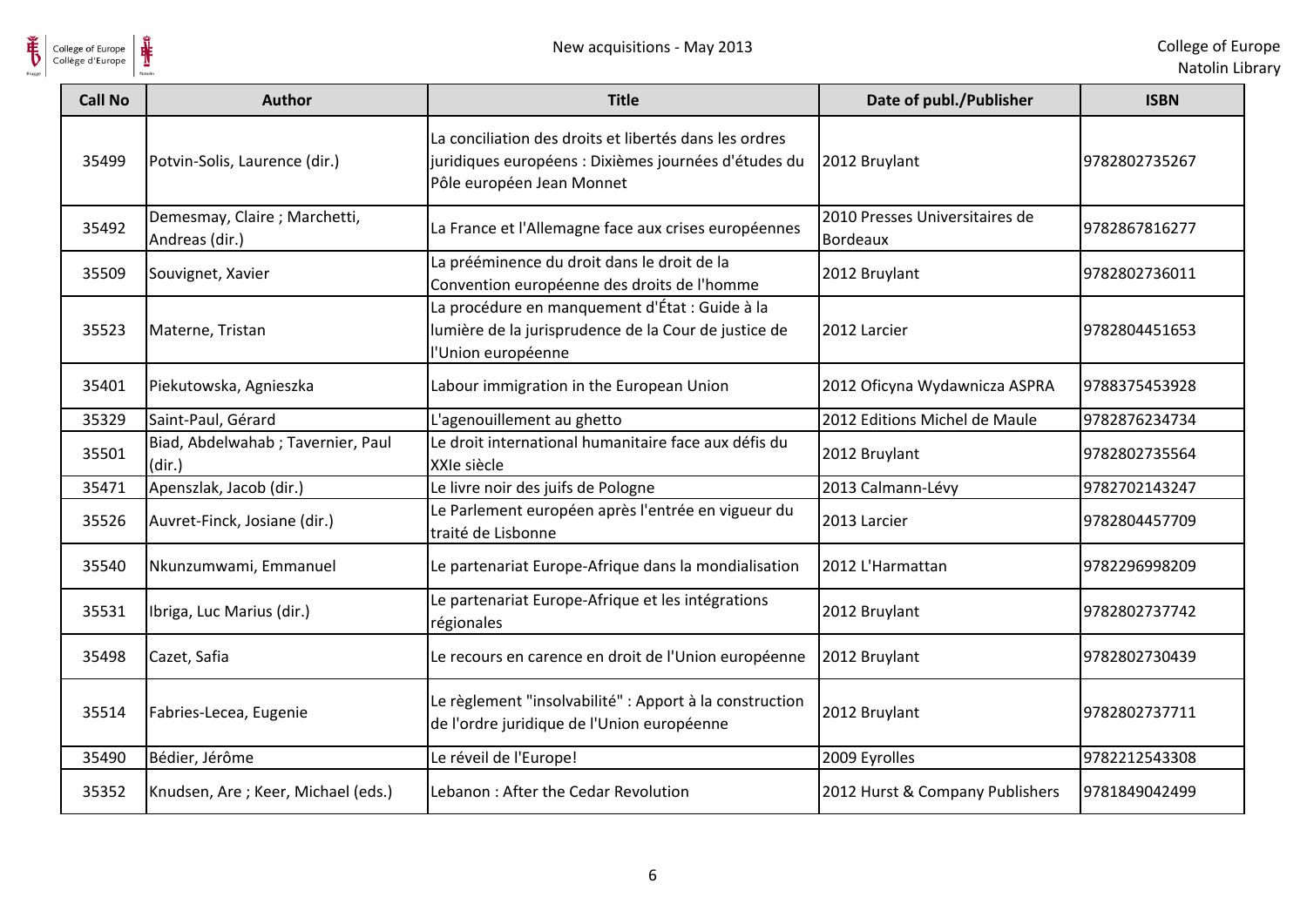

| <b>Call No</b> | <b>Author</b>                                            | <b>Title</b>                                                                                                                                                                                     | Date of publ./Publisher                           | <b>ISBN</b>   |
|----------------|----------------------------------------------------------|--------------------------------------------------------------------------------------------------------------------------------------------------------------------------------------------------|---------------------------------------------------|---------------|
| 35530          | Bachkatov, Nina                                          | L'énergie diplomate : Enjeux et effets de la diplomatie<br>énergétique de la Fédération de Russie                                                                                                | 2012 Bruylant                                     | 9782802735847 |
| 35500          | Palmieri, Giovanni Michele (dir.)                        | Les évolutions de la protection juridictionnelle des<br>fonctionnaires internationaux et européens = New<br>developments in the legal protection of international<br>and European civil servants | 2012 Bruylant                                     | 9782802735465 |
| 35497          | Audisio, Giuseppe; Chiara, Alberto                       | Les Fondateurs de l'Europe unie selon le projet de<br>Jean Monnet: Robert Schuman, Konrad Adenauer,<br>Alcide De Gasperi                                                                         | 2004 Salvator                                     | 2706703806    |
| 35522          | Poillot, Elise ; Rueda, Isabelle (dir.)                  | Les frontières du droit privé européen = The<br>Boundaries of European Private Law                                                                                                               | 2012 Larcier                                      | 9782804451035 |
| 35502          | Raepenbusch, Sean Van                                    | Les recours des particuliers devant le juge de l'Union<br>européenne                                                                                                                             | 2012 Bruylant                                     | 9782802735588 |
| 35493          | Ziebura, Gilbert                                         | Les relations franco-allemandes dans une Europe<br>divisée : Mythes et réalités                                                                                                                  | 2012 Presses Universitaires de<br><b>Bordeaux</b> | 9782867818233 |
| 35494          | Stark, Hans; Koopmann, Martin;<br>Schild, Joachim (dir.) | Les relations franco-allemandes dans une Europe<br>unifiée : Réalisations et défis                                                                                                               | 2012 Presses Universitaires de<br><b>Bordeaux</b> | 9782867818240 |
| 35548          | Dufaud, Grégory                                          | Les Tatars de Crimée et la politique soviétique des<br>nationalités                                                                                                                              | 2011 Non Lieu                                     | 9782352700968 |
| 35543          | Heggy, Tarek                                             | L'esprit arabe enchaîné                                                                                                                                                                          | 2012 L'Harmattan                                  | 9782336002798 |
| 35484          | Memeti-Kamberi, Lendita                                  | L'Etat candidat à l'Union européenne                                                                                                                                                             | 2012 L'Harmattan                                  | 9782336004549 |
| 35491          | Ferry, Jean-Marc                                         | L'Europe interdite                                                                                                                                                                               | 2012 Les éditions de Passy                        | 9782351460467 |
| 35477          | Bloeme, Jacques                                          | L'Europe médiévale en 50 dates : Les couronnes, la<br>tiare et le turban                                                                                                                         | 2012 L'Harmattan                                  | 9782296962842 |
| 35473          | Grass, Etienne                                           | L'Europe sociale                                                                                                                                                                                 | 2013 La Documentation Française                   | 9782110088949 |
| 35496          | Petithomme, Mathieu (dir.)                               | L'Européanisation de la compétition politique<br>nationale : Adaptations et résistances en perspective<br>comparée                                                                               | 2011 Presses universitaires de<br>Grenoble        | 9782706116780 |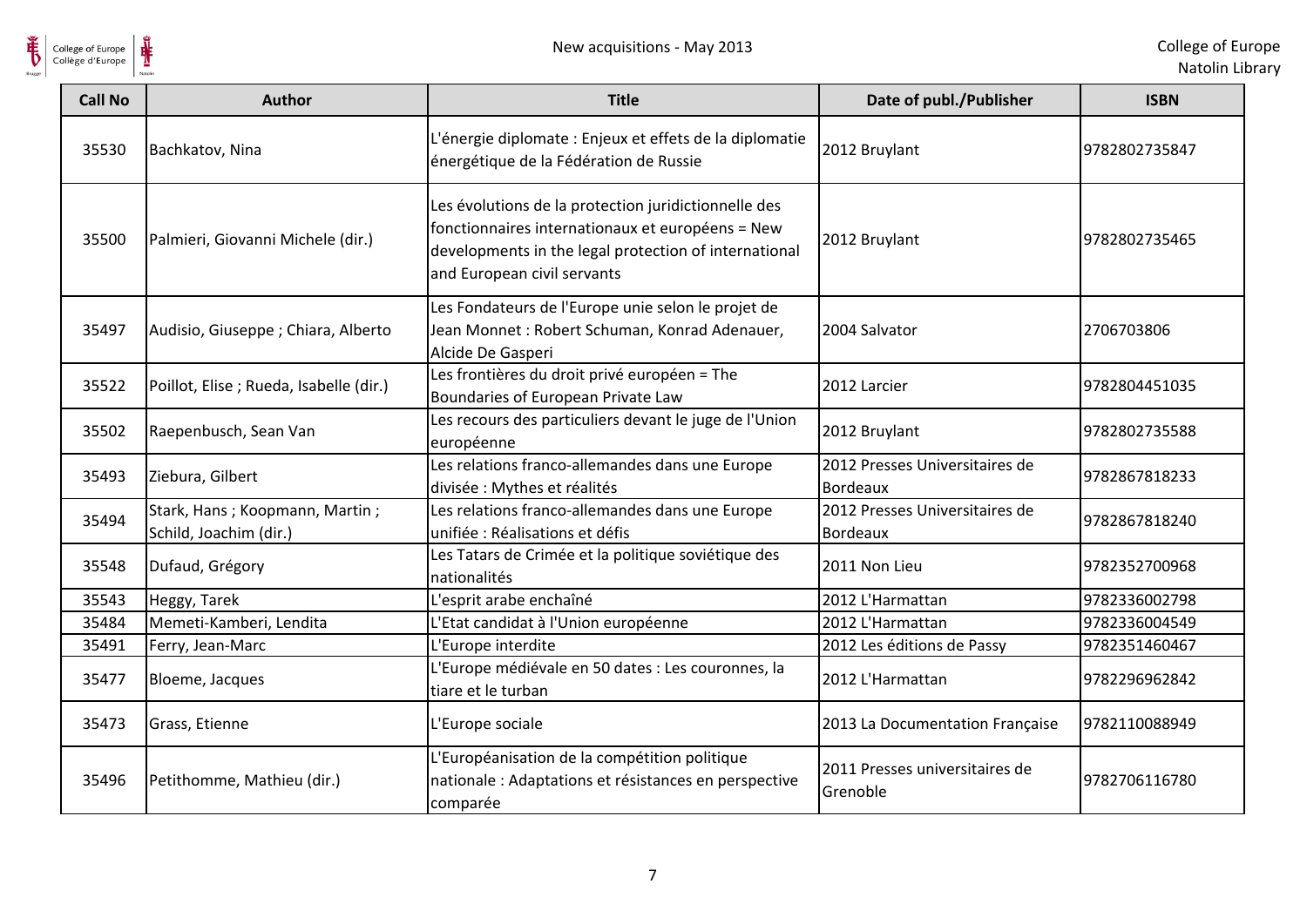

| <b>Call No</b> | <b>Author</b>                                                | <b>Title</b>                                                                                                                                                                           | Date of publ./Publisher                 | <b>ISBN</b>   |
|----------------|--------------------------------------------------------------|----------------------------------------------------------------------------------------------------------------------------------------------------------------------------------------|-----------------------------------------|---------------|
| 35402          | Rudnicka, Magdalena                                          | Liberalizacja handlu usługami w Unii Europejskiej                                                                                                                                      | 2012 Wydawnictwo Adam<br>Marszałek      | 9788377804742 |
| 35524          | Echinard, Yann et al. (dir.)                                 | L'Union européenne et les Etats-Unis : Processus,<br>politiques et projets = The European Union and the<br>United States: Processes, Policies, and Projects                            | 2013 Larcier                            | 9782804451882 |
| 35440          | Kittel, Bertold                                              | Mafia po polsku                                                                                                                                                                        | 2013 Dom Wydawniczy PWN                 | 9788377052839 |
| 35403          | Krugman, Paul Robin; Wells, Robin                            | Makroekonomia                                                                                                                                                                          | 2012 Wydawnictwo Naukowe PWN            | 9788301171797 |
| 35503          |                                                              | Management de la diversité culturelle : quels enjeux<br>Côme, Thierry ; Mesková, Ludmila (dir.) en Europe ? = The Management of Cultural Diversity :<br>what are the Stakes in Europe? | 2012 Bruylant                           | 9782802735601 |
| 35353          | Bush, Ray; Ayeb, Habib (eds.)                                | Marginality and exclusion in Egypt                                                                                                                                                     | 2012 Zed Books                          | 9781780320847 |
| 35441          | Wiszniowski, Robert ; Kasińska-<br>Metryka, Agnieszka (red.) | Marketing polityczny: doświadczenia polskie                                                                                                                                            | 2012 Adam Marszałek                     | 9788377804834 |
| 35404          | Wojtaszczyk, Konstanty A. (red.)                             | Metodologiczne problemy studiów europejskich                                                                                                                                           | 2012 ASPRA-JR                           | 9788375453980 |
| 35405          | Czarny, Elżbieta; Śledziewska-<br>Kołodziejska, Katarzyna    | Międzynarodowa współpraca gospodarcza w<br>warunkach kryzysu : wnioski dla Polski                                                                                                      | 2012 Polskie Wydawnictwo<br>Ekonomiczne | 9788320820584 |
| 35443          | Hayek, Friedrich August von                                  | Nadużycie rozumu                                                                                                                                                                       | 2013 Prohibita                          | 9788361344445 |
| 35406          | Stomma, Ludwik                                               | Nasza różna Europa                                                                                                                                                                     | 2012 Wydawnictwo Iskry                  | 9788324402168 |
| 35444          | Burke, Edmund                                                | O duchu i naturze rewolucji : wybór pism                                                                                                                                               | 2012 Ośrodek Myśli Politycznej          | 9788362628148 |
| 35408          | Winiecki, Jan                                                | O świecie zachodnim i naszych czasach : rozważania<br>liberała                                                                                                                         | 2012 Konsorcjum Akademickie             | 9788362259397 |
| 35407          | Sozański, Jarosław                                           | Ogólne zasady prawa a wartości Unii Europejskiej : (po<br>traktacie lizbońskim) - studium prawnoporównawcze                                                                            | 2012 Wydawnictwo Adam<br>Marszałek      | 9788377802762 |
| 35354          | Norton, Anne                                                 | On the Muslim question                                                                                                                                                                 | 2013 Princeton University Press         | 9780691157047 |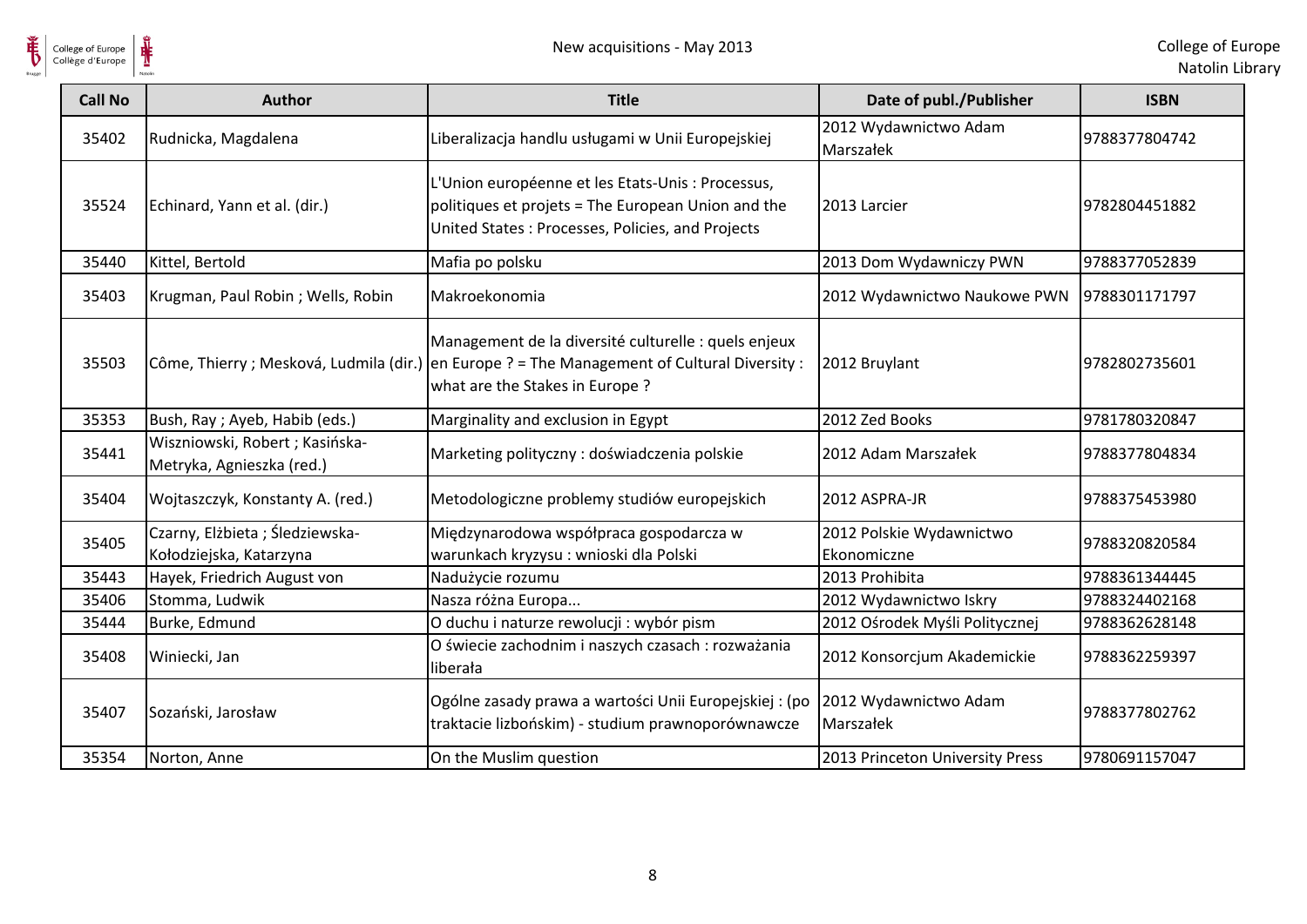

| <b>Call No</b> | <b>Author</b>                                                  | <b>Title</b>                                                                                                                                                                                         | Date of publ./Publisher                                     | <b>ISBN</b>   |
|----------------|----------------------------------------------------------------|------------------------------------------------------------------------------------------------------------------------------------------------------------------------------------------------------|-------------------------------------------------------------|---------------|
| 35371          | Schirrmacher, Frank                                            | Payback : Warum wir im Informationszeitalter<br>gezwungen sind zu tun, was wir nicht tun wollen, und<br>wie wir die Kontrolle über unser Denken<br>zurückgewinnen                                    | 2009 Karl Blessing Verlag                                   | 9783896673367 |
| 35450          | Gołdyka, Leszek                                                | Pogranicze polsko-niemieckie jako przestrzeń<br>socjalizacji                                                                                                                                         | 2013 Wydawnictwo Naukowe<br><b>SCHOLAR</b>                  | 9788373836334 |
| 35409          | Kundera, Jarosław                                              | Poland in the process of European economic<br>integration                                                                                                                                            | 2013 Instytut Wydawniczy<br>EuroPrawo                       | 9788376270791 |
| 35563          | Augusteijn, Joost; Dassen, Patrick;<br>Janse, Maartje (eds.)   | Political religion beyond totalitarianism : the<br>sacralization of politics in the age of democracy                                                                                                 | 2013 Palgrave                                               | 9781137291714 |
| 35355          | Andersen, Roy ; Seibert, Robert F. ;<br>Wagner, Jon G.         | Politics and change in the Middle East                                                                                                                                                               | 2012 Longman                                                | 9780205082391 |
| 35410          | Jóźwik, Bartosz; Sagan, Mariusz;<br>Stępniewski, Tomasz (red.) | Polityka spójności Unii Europejskiej: doświadczenia,<br>wnioski i rekomendacje na lata 2014-2020. T. 2,<br>Problemy i przykłady realizacji polityki spójności w<br>polskich regionach i instytucjach | 2012 Wydawnictwo KUL                                        | 9788377024768 |
| 35451          | Sierzputowska, Kamila                                          | Polscy emigranci w Berlinie Zachodnim : od<br>wprowadzenia stanu wojennego do czasu politycznego 2012 Dom Wydawniczy DUET<br>przełomu                                                                |                                                             | 9788362558469 |
| 35411          | Białokur, Marek; Jakóbczyk-<br>Adamczyk, Patrycja (red.)       | Polska a Hiszpania : z dziejów koegzystencji dwóch<br>narodów w XX wieku                                                                                                                             | 2012 Dom Wydawniczy DUET                                    | 9788362558179 |
| 35452          | Solarz, Marcin Wojciech (red.)                                 | Polska geografia polityczna wobec problemów i<br>wyzwań współczesnej Polski i świata: wybrane<br>problemy                                                                                            | 2012 Wydawnictwo Adam<br>Marszałek                          | 9788377805251 |
| 35412          | Sroka, Anna; Torres Kumbrian, Rubén<br>Darío (red.)            | Polska i Hiszpania w Unii Europejskiej : doświadczenia<br>perspektywy                                                                                                                                | 2012 Oficyna Wydawnicza ASPRA-JR 9788375453898              |               |
| 35453          | Jarosz, Maria (red.)                                           | Polskie bieguny : społeczeństwo w czasach kryzysu                                                                                                                                                    | 2013 Instytut Studiów Politycznych<br>PAN : Oficyna Naukowa | 9788377370612 |
| 35341          | Pérez-Agote, Alfonso (dir.)                                    | Portraits du catholicisme : Une comparaison<br>européenne                                                                                                                                            | 2012 Presses universitaires de<br>Rennes                    | 9782753520400 |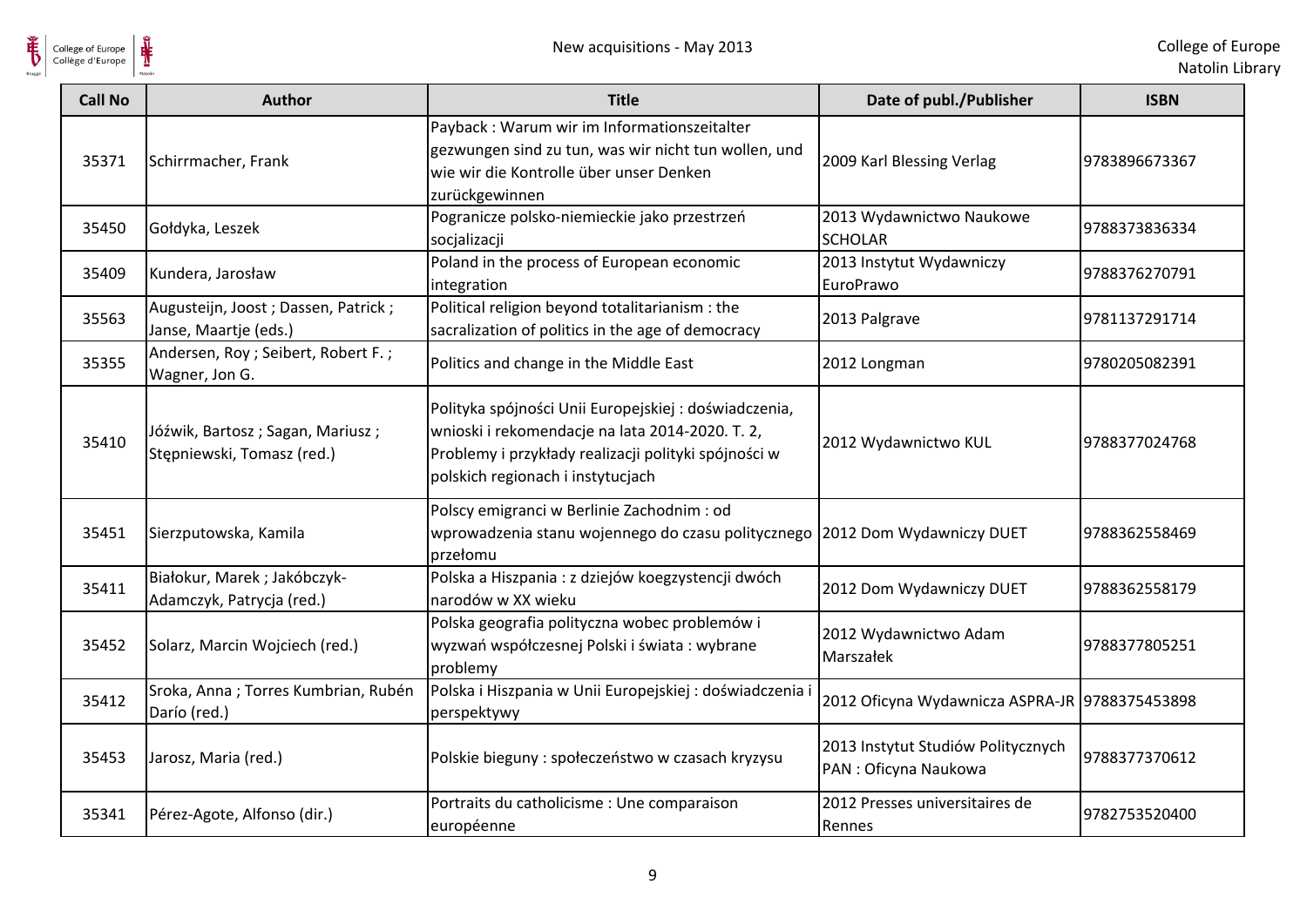

| <b>Call No</b> | <b>Author</b>                                                                       | <b>Title</b>                                                                                                                                                 | Date of publ./Publisher                                         | <b>ISBN</b>   |
|----------------|-------------------------------------------------------------------------------------|--------------------------------------------------------------------------------------------------------------------------------------------------------------|-----------------------------------------------------------------|---------------|
| 35301          | Darman, Peter                                                                       | Posters of World War II: Allied and Axis Propaganda<br>1939 - 1945 : Allied and Axis Propaganda 1939-1945                                                    | 2008 Pen & Sword Books                                          | 9781848844339 |
| 35547          | Marty, Olivier; Kervran, Loïc                                                       | Pour comprendre la crise syrienne : Eclairages sur un<br>Printemps qui dure                                                                                  | 2013 L'Harmattan                                                | 9782343000381 |
| 35541          | Abis, Sébastien                                                                     | Pour le futur de la Méditerranée : l'agriculture                                                                                                             | 2012 L'Harmattan                                                | 9782336002217 |
| 35454          | Pałasz, Jan Władysław                                                               | Praktyczny wymiar dostosowania i harmonizacji<br>polskiego prawa ochrony środowiska do wymagań<br>Unii Europejskiej : wybrane zagadnienia problemowe         | 2012 Wydawnictwo Politechniki<br>Śląskiej                       | 9788373359758 |
| 35415          | Barcz, Jan (red.)                                                                   | Prawne aspekty członkostwa Polski w Unii Europejskiej                                                                                                        | 2012 Instytut Wydawniczy<br>EuroPrawo                           | 9788376270746 |
| 35448          | Czarny, Ryszard Michał; Spryszak,<br>Kamil (red.)                                   | Problemy administracji, zarządzania i ekonomii: księga<br>jubileuszowa Profesora Jerzego Jaskierni                                                           | 2012 Wydawnictwo Adam<br>Marszałek                              | 9788377804667 |
| 35416          | Babić, Marko; Gołembski, Franciszek<br>$(\text{red.})$                              | Problemy aksjologiczne w relacjach Unii Europejskiej z<br>Bałkanami                                                                                          | 2012 Oficyna Wydawnicza ASPRA-JR 9788375453003                  |               |
| 35380          | Kwiatkiewicz, Piotr                                                                 | Przemiany polityczne w Azerbejdżanie: od republiki<br>radzieckiej do współczesnego państwa                                                                   | 2013 Wydawnictwo Adam<br>Marszałek                              | 9788377805329 |
| 35417          | Sum, Katarzyna                                                                      | Przystąpienie Polski do strefy euro w świetle analizy<br>porównawczej procesów integracji walutowej w<br>Polsce i Hiszpanii                                  | 2013 Szkoła Główna Handlowa w<br>Warszawie - Oficyna Wydawnicza | 9788373787810 |
| 35418          | Bieńkowski, Wojciech; Bukowski,<br>Sławomir; Olszewska, Grażyna<br>Agnieszka (red.) | Przyszłość integracji europejskiej : konkurencyjność i<br>rynki                                                                                              | 2012 CeDeWu.pl                                                  | 9788375565300 |
| 35419          | Misztal, Piotr ; Rakowski, Witold (red.)                                            | Przyszłość integracji europejskiej : uwarunkowania<br>rozwoju gospodarczego Unii Europejskiej                                                                | 2012 CeDeWu.pl                                                  | 9788375565317 |
| 35361          | <b>Pussy Riot</b>                                                                   | Pussy Riot: A Punk Prayer for Freedom: Letters from<br>Prison, Songs, Poems, and Courtroom Statements Plus<br>Tributes to the Punk Band that Shoot the World | 2013 Feminist Press at The City<br>University of New York       | 9781558618343 |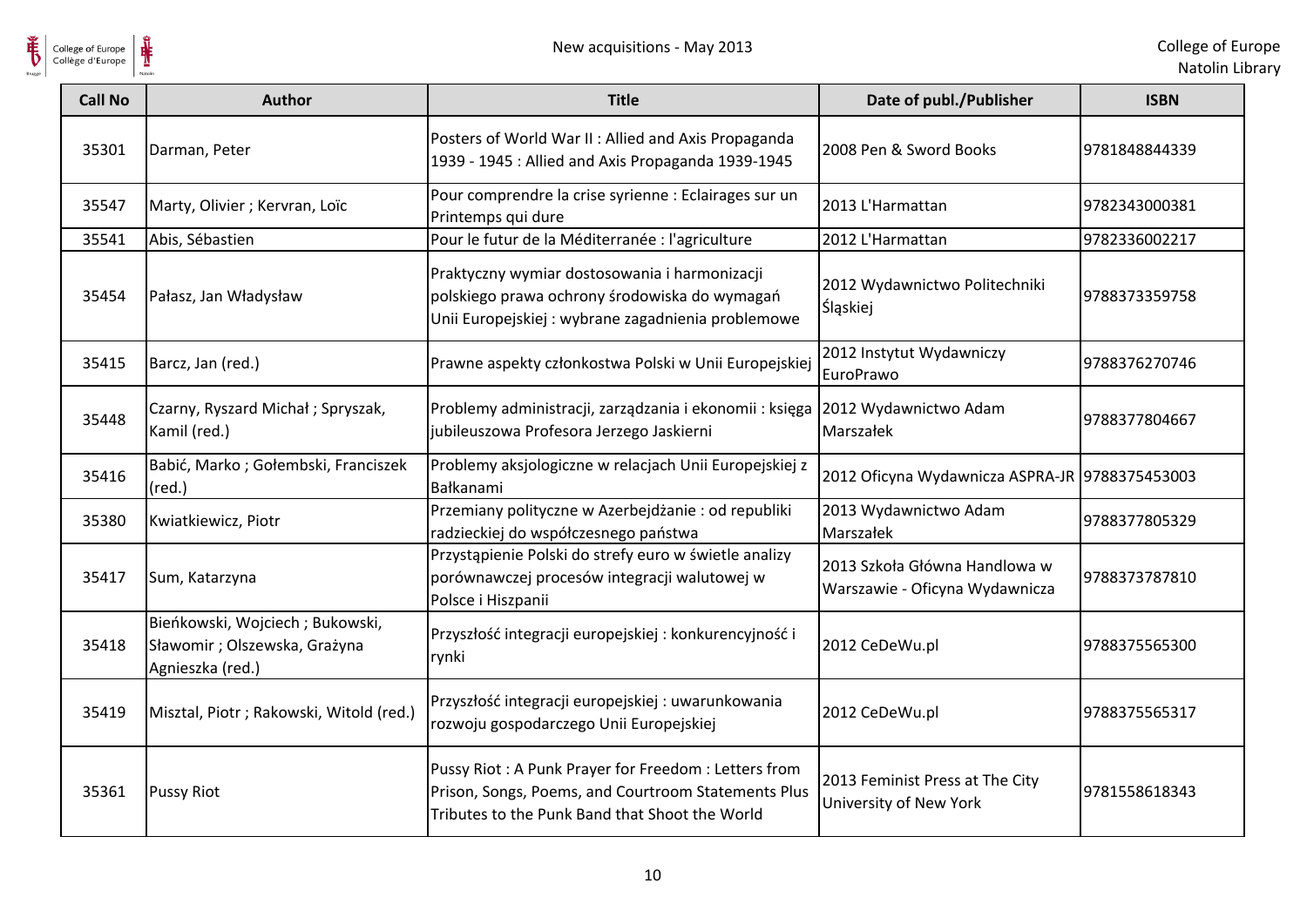

| <b>Call No</b> | <b>Author</b>                                         | <b>Title</b>                                                                                                                                                                                        | Date of publ./Publisher                                                          | <b>ISBN</b>   |
|----------------|-------------------------------------------------------|-----------------------------------------------------------------------------------------------------------------------------------------------------------------------------------------------------|----------------------------------------------------------------------------------|---------------|
| 35474          | Calla, Cecile ; Demesmay, Claire                      | Que reste-t-il du couple franco-allemand ?                                                                                                                                                          | 2013 La Documentation française                                                  | 9782110088987 |
| 35521          | Escande Varniol, Marie-Cécile et al.<br>(coord.)      | Quel droit social dans une Europe en crise ?                                                                                                                                                        | 2012 Larcier                                                                     | 9782804449049 |
| 35475          | Lescot, Christophe                                    | Questions européennes 2013-2014 : Concours<br>administratifs, sciences po, licence : l'actualité en<br>fiches synthétiques, chiffres et données les plus<br>récentes, les sujets types des épreuves | 2013 Ellipses                                                                    | 9782729876166 |
| 35455          | Jakubiak, Łukasz                                      | Referendum jako narzędzie polityki : francuskie<br>doświadczenia ustrojowe                                                                                                                          | 2012 Księgarnia Akademicka                                                       | 9788376382456 |
| 35476          | Prost, Antoine; Winter, J. M.                         | René Cassin et les droits de l'homme : le projet d'une<br>génération                                                                                                                                | 2011 Fayard                                                                      | 9782213637945 |
| 35542          | Khalfoune, Tahar; Meynier, Gilbert                    | Repenser l'Algérie dans l'histoire : Essai de réflextion                                                                                                                                            | 2013 L'Harmattan                                                                 | 9782336002613 |
| 35513          | Bellis, Jean-François ; Beneyto, José<br>Maria (eds.) | Reviewing vertical restraints in Europe : Reform, key<br>issues and national enforcement                                                                                                            | 2012 Bruylant                                                                    | 9782802737094 |
| 35303          | Danspeckgruber, Wolfgang (ed.)                        | Robert Gilpin and International Relations : Reflections                                                                                                                                             | 2012 Lichtenstein Institute on Self-<br>Determination at Princeton<br>Univeristy | 9780984397426 |
| 35420          | Dorożyński, Tomasz                                    | Rola polityki spójności Unii Europejskiej w usuwaniu<br>regionalnych nierówności gospodarczych : wnioski dla<br>Polski                                                                              | 2012 Wydawnictwo Uniwersytetu<br>Łódzkiego                                       | 9788375257779 |
| 35347          | Castellan, Georges                                    | Serbes d'autrefois : Aux origines de la Serbie moderne                                                                                                                                              | 2005 Éditions Armeline                                                           | 2910878279    |
| 35456          | Jóźwiak-Di Marcantonio, Jakub                         | Silvio Berlusconi : geniusz mediów i marketingu<br>politycznego                                                                                                                                     | 2011 Wrocławskie Wydawnictwo<br>Naukowe Atla 2                                   | 9788360732526 |
| 35564          | Kaiser, Wolfram; Meyer, Jan-Henrik<br>(eds.)          | Societal Actors In European Integration : Polity-<br>Building And Policy-Making, 1958-1992                                                                                                          | 2013 Palgrave Macmillan                                                          | 9781137017642 |
| 35457          | Dobrowolska-Polak, Joanna (red.)                      | Solidarność humanitarna                                                                                                                                                                             | 2012 Instytut Zachodni                                                           | 9788361736318 |
| 35421          | Smagłowska, Jagoda                                    | Struktura i funkcjonowanie Europejskiej Służby Działań<br>Zewnętrznych                                                                                                                              | 2012 Firma Wydawniczo-Handlowa<br><b>MADO</b>                                    | 9788361186878 |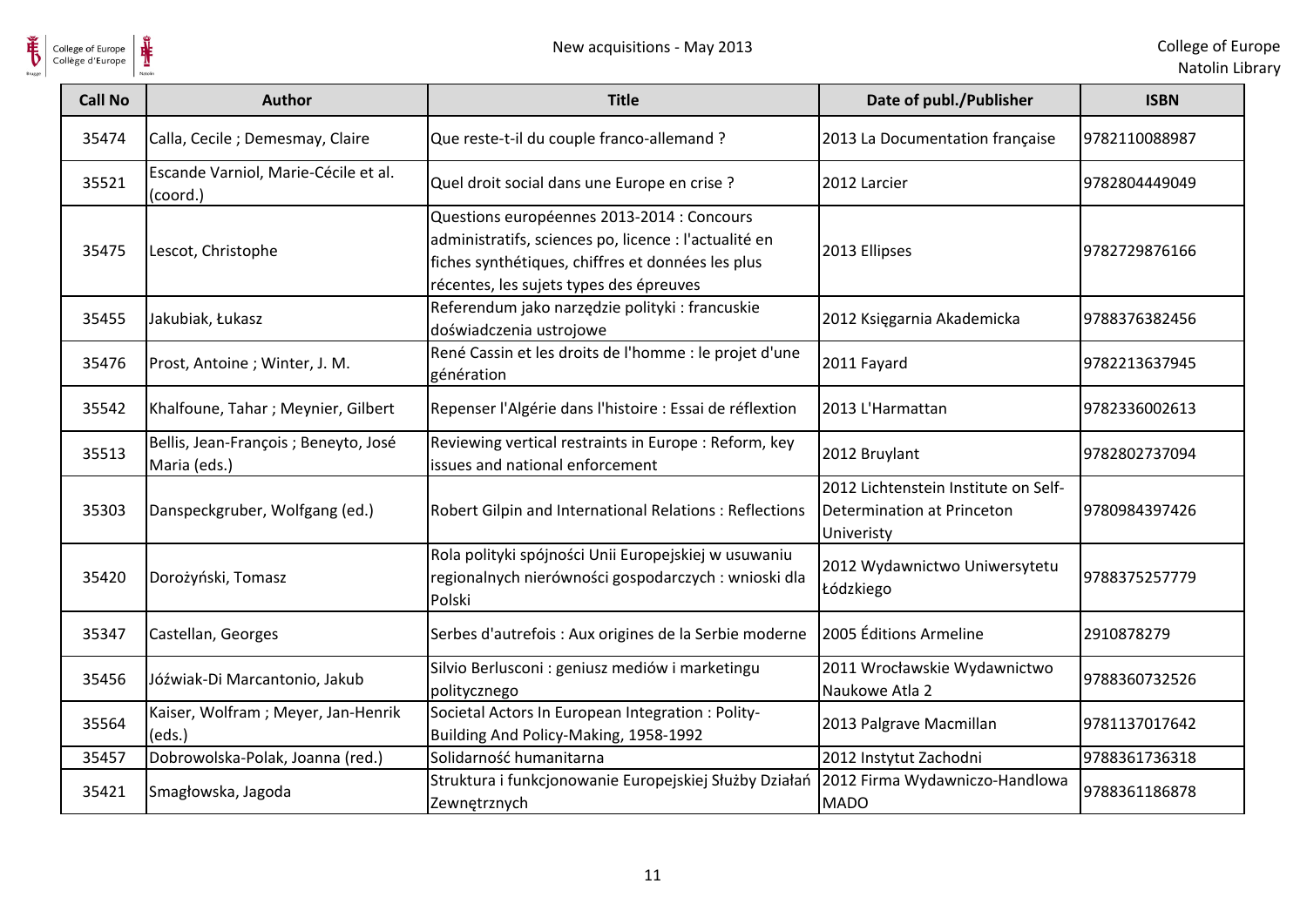

| <b>Call No</b> | <b>Author</b>                                                      | <b>Title</b>                                                                                                                                    | Date of publ./Publisher                                          | <b>ISBN</b>                    |
|----------------|--------------------------------------------------------------------|-------------------------------------------------------------------------------------------------------------------------------------------------|------------------------------------------------------------------|--------------------------------|
| 35373          | Rutz, Cordula  [et al.]                                            | Synthesis and assessment of the public debate on the<br>reform of the CAP after 2013                                                            | 2013 Nomos                                                       | 9783848701728                  |
| 35458          | Kuzborska, Elżbieta                                                | Sytuacja prawna mniejszości narodowych na Litwie : w<br>kontekście międzynarodowych i ponadnarodowych<br>standardów ich ochrony                 | 2012 Wydawnictwo Sejmowe.<br>Kancelaria Sejmu                    | 9788376662213                  |
| 35382          | Machut-Mendecka, Ewa; Pachniak,<br>Katarzyna (red.)                | Świat arabski: kultura i polityka                                                                                                               | 2012 Wydawnictwo Akademickie<br><b>Dialog</b>                    | 9788361203643                  |
| 35445          | Czarny, Ryszard Michał; Spryszak,<br>Kamil (red.)                  | Teoria i filozofia państwa i prawa oraz aksjologia<br>demokracji i ochrony praw człowieka : księga<br>jubileuszowa Profesora Jerzego Jaskierni  | 2012 Wydawnictwo Adam<br>Marszałek                               | 9788377803837                  |
| 35480          | Abadi, Odette                                                      | Terre de détresse : Birkenau - Bergen-Belsen                                                                                                    | 2012 L'Harmattan                                                 | 9782296994430                  |
| 35304          | Cattaruzza, Marina; Dyroff, Stefan;<br>Langewiesche, Dieter (eds.) | Territorial revisionism and the allies of Germany in the<br>Second World War: Goals, expectations, practices                                    | 2013 Berghahn Books                                              | 9780857457387                  |
| 35459          | Bąk, Tomasz; Zięba-Załucka, Halina<br>$(\text{red.})$              | Terroryzm a prawa człowieka                                                                                                                     | 2012 Konsorcjum Akademickie<br>Wydawnictwo                       | 9788362259403                  |
| 35565          | Calotychos, Vangelis                                               | The Balkan Prospect : Identity, Culture, and Politics in<br>Greece After 1989                                                                   | 2012 Palgrave Macmillan                                          | 9781137292438                  |
| 35350          | Raz, Avi                                                           | The bride and the dowry : Israel, Jordan, and the<br>Palestinians in the aftermath of the June 1967 War                                         | 2012 Yale University Press                                       | 9780300171945                  |
| 35566          | Mallard, Graham                                                    | The economics companion                                                                                                                         | 2012 Palgrave Macmillan                                          | 9780230235694                  |
| 35649          | Noutcheva, Gergana; Pomorska,<br>Karolina ; Bosse, Giselle (eds.)  | The EU and its Neighbours : Values versus security in<br>European foreign policy                                                                | 2013 Manchester University Press                                 | 9780719086762                  |
| 35393          | Sujkowska-Życka, Zofia Weronika (ed.)                              | The external and internal security of the European<br>Union : a perspective for the Visegrad Group countries                                    | 2012 Państwowa Wyższa Szkoła<br>Zawodowa im. Stanisława Staszica | 9788055703688<br>9788362617180 |
| 35370          | Turhan, Ozan                                                       | The Law and Policy of Rail Freight Transport in the<br>European Union, Switzerland and Turkey: Reviving the 2012 Nomos<br><b>Orient Express</b> |                                                                  | 9783832974121                  |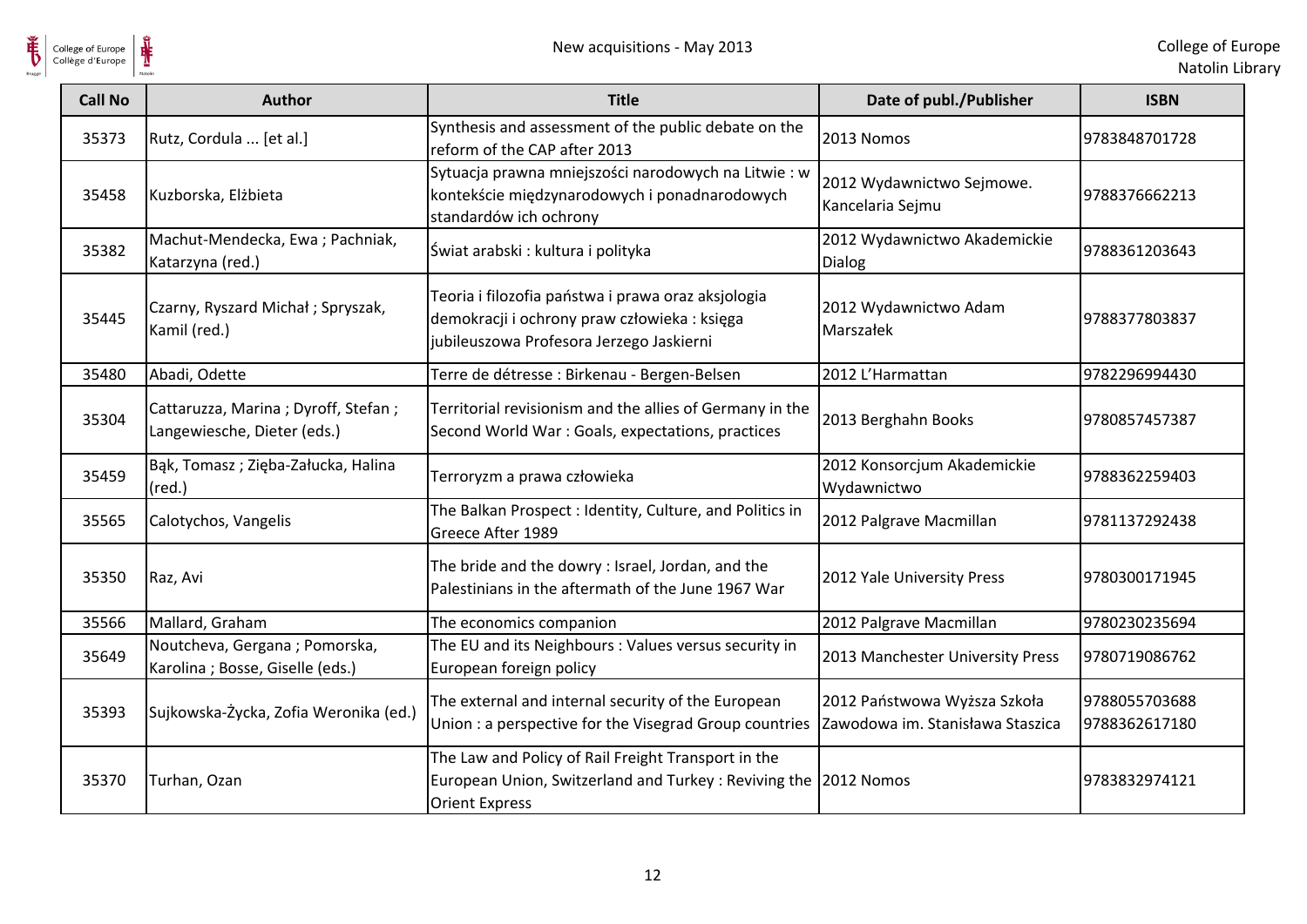

| <b>Call No</b> | <b>Author</b>                                                      | <b>Title</b>                                                                                                                                                 | Date of publ./Publisher                               | <b>ISBN</b>   |
|----------------|--------------------------------------------------------------------|--------------------------------------------------------------------------------------------------------------------------------------------------------------|-------------------------------------------------------|---------------|
| 35567          | Brandal, Nik; Bratberg, Øivinf;<br>Thorsen, Dag Einar              | The Nordic Model of Social Democracy                                                                                                                         | 2013 Palgrave Macmillan                               | 9781137013262 |
| 35372          | Bröhmer, Jürgen (ed.)                                              | The Protection of Human Rights at the Beginning of<br>the 21st Century: Colloquium in Honour of Professor<br>Georg Ress on the Occasion of his 75th Birthday | 2012 Nomos                                            | 9783832973087 |
| 35568          | Raymond, Gino G. (ed.)                                             | The Sarkozy presidency : breaking the mould?                                                                                                                 | 2013 Palgrave Macmillan                               | 9781137025319 |
| 35356          | Roxburgh, Angus                                                    | The Strongman: Vladimir Putin and the Struggle for<br>Russia                                                                                                 | 2013 I.B.Tauris                                       | 9781780765044 |
| 35569          | Krossa, Anne Sophie                                                | Theorizing society in a global context                                                                                                                       | 2013 Palgrave Macmillan                               | 9781137003171 |
| 35422          | Popławska, Anna (red.)                                             | Traktat o Unii Europejskiej. Traktat o funkcjonowaniu<br>Unii Europejskiej. Karta praw podstawowych Unii<br>Europejskiej                                     | 2013 LexisNexis Polska                                | 9788378068501 |
| 35357          | Pusatieri, Matheux ; Cannamela, Jihed<br>(eds.)                    | Tunisia: economic, political and social issues                                                                                                               | 2012 Nova Science Publishers                          | 9781619421578 |
| 35535          | Jebnoun, Noureddine et al.                                         | Turquie: Occidentalisation éclatée                                                                                                                           | 2009 L'Harmattan                                      | 9782296076709 |
| 35516          | Cassuto, Thomas (dir.)                                             | Une Europe, deux lois pénales                                                                                                                                | 2013 Bruylant                                         | 9782802737827 |
| 35517          | Cassuto, Thomas (dir.)                                             | Une Europe, deux lois pénales                                                                                                                                | 2013 Bruylant                                         | 9782802737827 |
| 35423          | Nugent, Neill                                                      | Unia Europejska: władza i polityka                                                                                                                           | 2012 Wydawnictwo Uniwersytetu<br>Jagiellońskiego      | 9788323334071 |
| 35424          | Sawicki, Janusz                                                    | Unia Gospodarcza i Walutowa : droga do pułapki<br>zadłużenia                                                                                                 | 2012 Instytut Badań Rynku,<br>Konsumpcji i Koniunktur | 9788361284352 |
| 35383          | Szymanek, Jarosław                                                 | Ustrój konstytucyjny Kazachstanu                                                                                                                             | 2013 Dom Wydawniczy Elipsa                            | 9788371519505 |
| 35527          | Orloff, Alexander ; Cagnat, René                                   | Voyage au cœur des empires : Crimée, Caucase, Asie<br>centrale                                                                                               | 2009 Imprimerie nationale                             | 9782742784745 |
| 35465          | Kołodko, Grzegorz W.                                               | Wędrujący świat                                                                                                                                              | 2011 Prószyński i S-ka                                | 9788376489971 |
| 35425          | Talewicz-Kwiatkowska, Joanna                                       | Wpływ aktywności finansowej Unii Europejskiej na<br>położenie społeczne Romów w Polsce                                                                       | 2013 Wydawnictwo Uniwersytetu<br>Jagiellońskiego      | 9788323334378 |
| 35460          | Kucharska-Stasiak, Ewa; Załęczna,<br>Magdalena; Żelazowski, Konrad | Wpływ procesu integracji Polski z Unią Europejską na<br>rozwój rynków nieruchomości                                                                          | 2012 Wydawnictwo Uniwersytetu<br>Łódzkiego            | 9788375257878 |
| 35426          | Kazanecki, Wojciech                                                | Współczesna francuska myśl geopolityczna: Główne<br>tendencje i ich reprezentanci                                                                            | 2012 Adam Marszałek                                   | 9788377804988 |